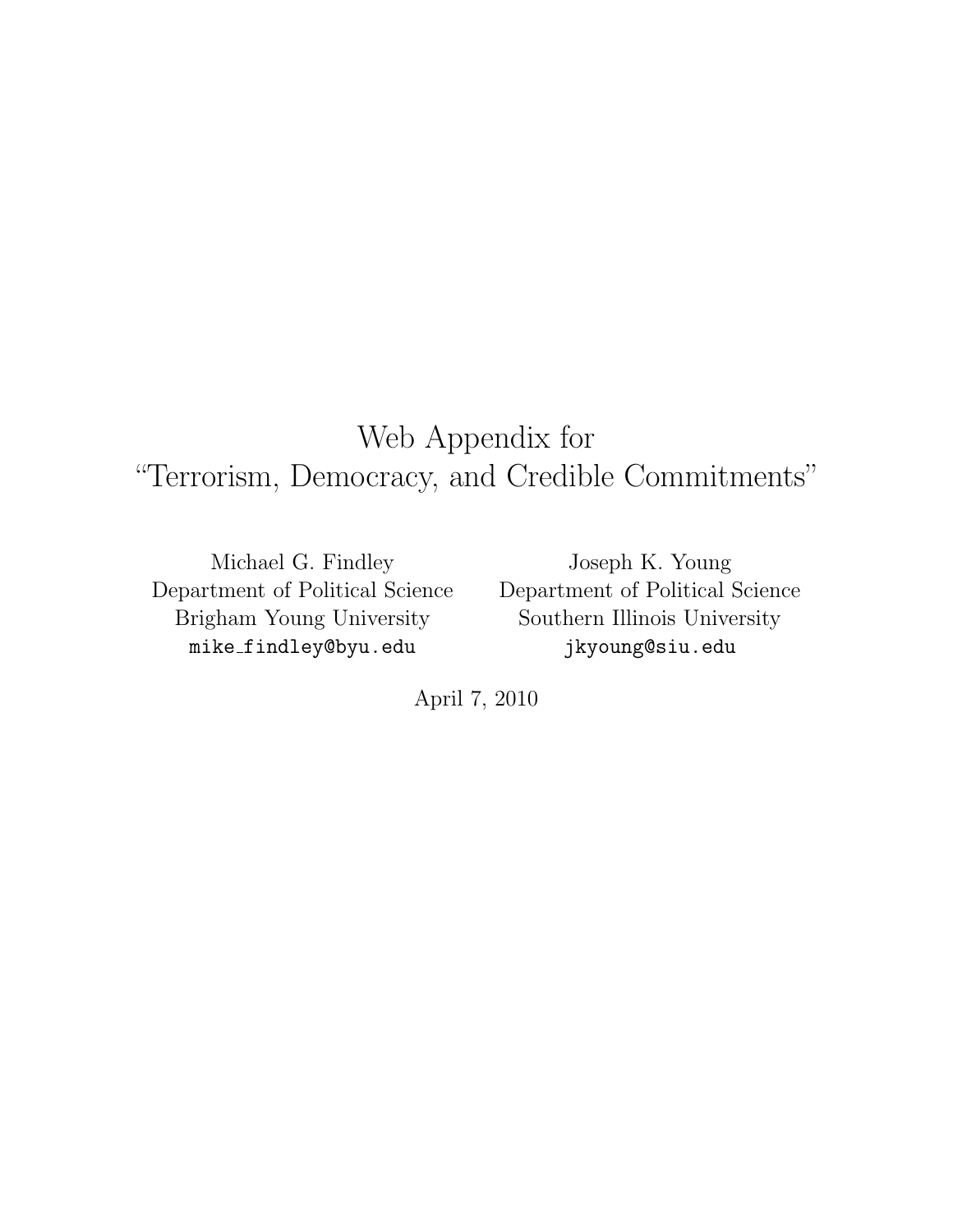## Web Appendix

This web appendix includes a series of additional information related to "Terrorism, Democracy, and Credible Commitments." First, we outline the coding rules for the variables used in the quantitative analyses in the paper as well as variables used in sensitivity analyses. Second, we report and discuss a series of robustness checks to make sure that our results are stable when adjusting the specification, employing alternative estimators, and using different operationalizations of the dependent and independent variables. Third, we utilize propensity score matching to pre-process our data and isolate the impact that our key measure has independent of the effects of the other indicators. Using the pre-processed data, we estimate another series of models showing that the results are not dependent upon the assumptions of any particular estimator.

## Coding Rules

#### Baseline Model

Our outcome variable is coded as a count of domestic terror attacks from the Global Terrorism Database (2007). It is a composite indicator of all types of terrorist violence committed by a non-state actor against civilians and directed at the government. The measure includes the following types of attacks: assassinations, bombings, facility attacks, hijackings, kidnappings, maimings, assaults, disruption, and arson.

Independent Judiciary is a dichotomous variable, coded 1 if the state has an independent judiciary and 0 if it does not, according to [Henisz](#page-13-0) [\(2002\)](#page-13-0).

Regime is an index ranging from high autocracy  $(-10)$  to high democracy  $(10)$  from the Polity project [\(Marshall and Jaggers, 2001\)](#page-14-0).

Regime<sup>2</sup> is a squared measure of the Regime index ranging from  $(0)$  to  $(100)$ , created from the Polity project data [\(Marshall and Jaggers, 2001\)](#page-14-0).

Regime Transition is a dichotomous variable coded 1 if the state is undergoing a regime transition in a given year and 0 if it is not, according to [Cheibub and Gandhi](#page-13-1) [\(2004\)](#page-13-1).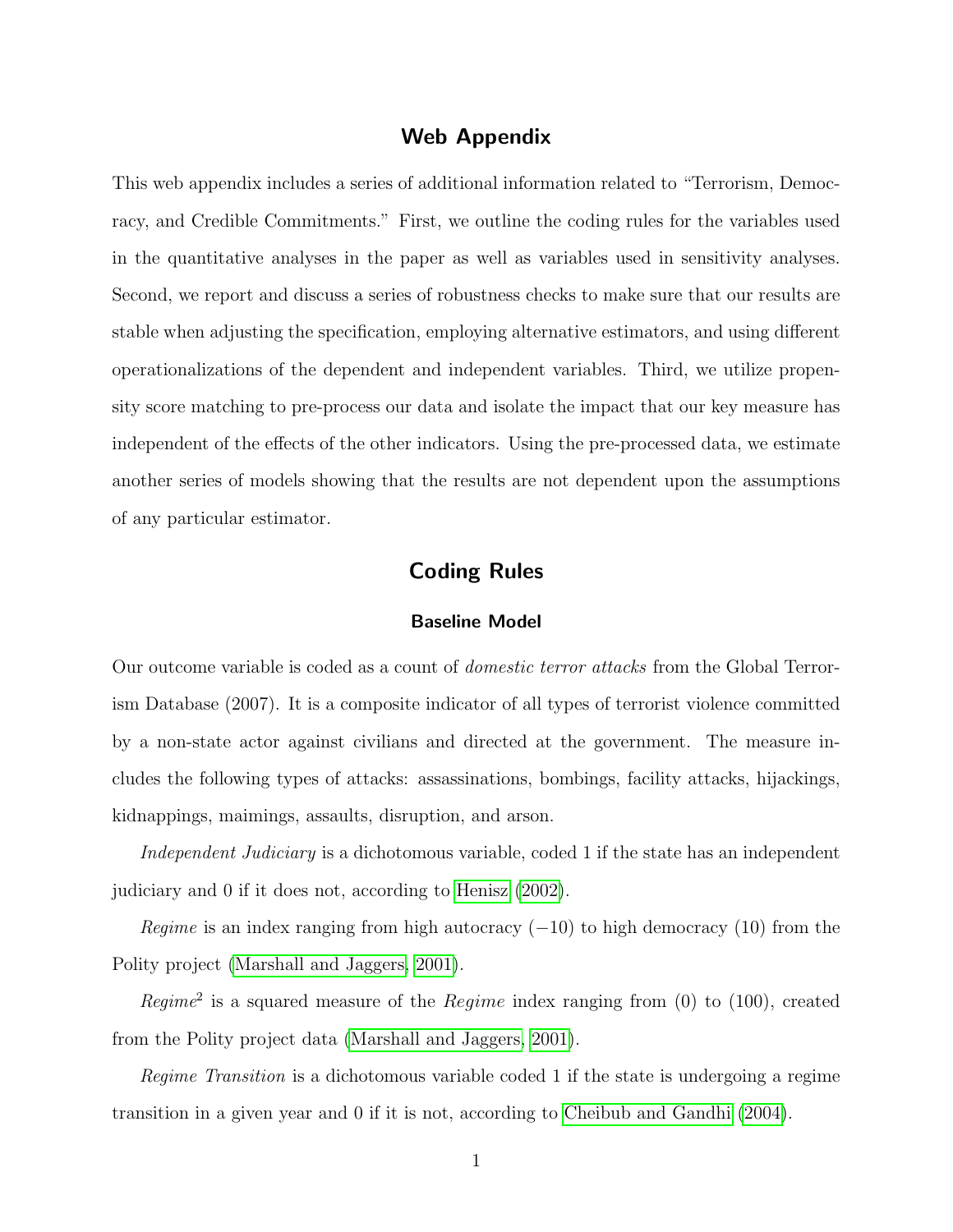Capabilities is proxied by the Composite Indicator of National Capabilities (CINC) version 3.02, based on [Singer and Stuckey](#page-14-1) [\(1972\)](#page-14-1). The index is based on the following six variables: Military Personnel, Military Expenditures, Energy Production, Iron/Steel Production, Nominal Urban Population, and Nominal Total Population.

GDP is a measure of yearly GDP from [Fearon and Laitin](#page-13-2) [\(2003\)](#page-13-2).

Spatial Terror Lag is constructed as follows: A  $NTxNT$  block-diagonal weight matrix records the distance between all states within 1000 km (we obtain the weight matrices from [Gleditsch and Ward, 2000\)](#page-13-3). All bilateral distances greater than 1000 km are recorded as zero. The effect of terrorism in the states in the surrounding region are aggregated by multiplying the weight matrices and a temporally lagged,  $NTx1$  measure of terrorism in these respective states. This results in a temporally lagged, spatial lag of terrorism in surrounding states that captures the potential diffusion of domestic terrorism from abroad.

#### Variables for Sensitivity Analysis

Independent Judiciary is a trichotomous variable, coded 2 if the judiciary is independent, 1 if judiciary is somewhat independent or subject to influence from the executive, and 0 if the judiciary is non-independent from [Tate and Keith](#page-14-2) [\(2007\)](#page-14-2).

Proportional Representation is a dichotomous variable coded 1 if the state has a proportional representation electoral system and 0 if it does not, according to [Li](#page-13-4) [\(2005\)](#page-13-4).

Majoritarian is a dichotomous variable coded 1 if the state has a majoritarian electoral system and 0 if it does not, according to [Li](#page-13-4) [\(2005\)](#page-13-4).

Mixed is a dichotomous variable coded 1 if the state has a mixed electoral system and 0 if it does not, according to [Li](#page-13-4) [\(2005\)](#page-13-4). The excluded reference category for these three dichotomous variables is a nondemocratic system.

Unified Democracy is a composite measure of ten different measures of regime type from [Melton, Meserve and Pemstein](#page-14-3) [\(N.d.\)](#page-14-3).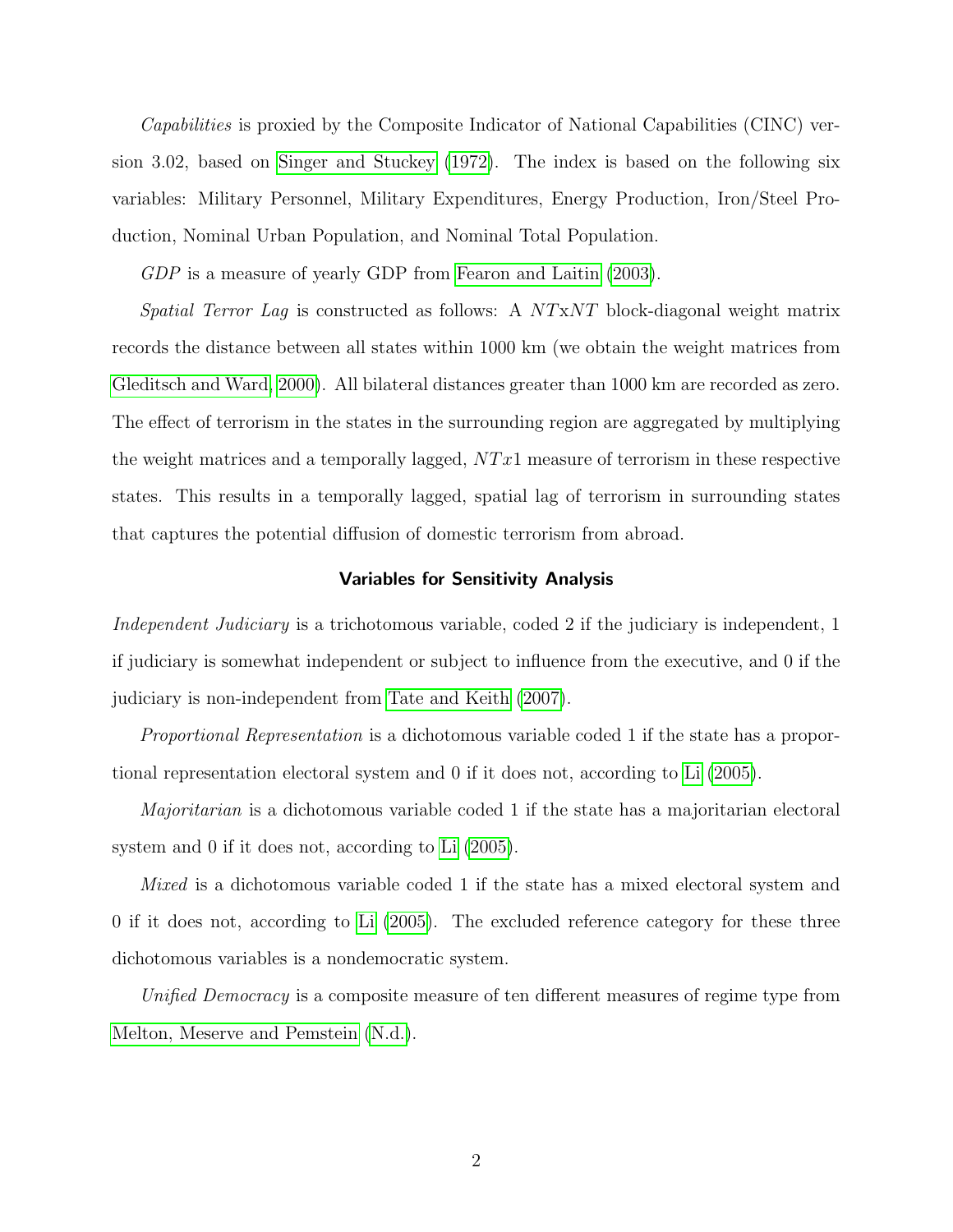## Robustness

In this section, we report and briefly discuss the results of additional analyses that test the robustness of our results. We begin by revisiting the baseline model from the main paper and report the results with and without the independent judiciary measure. The first two models in Table [1](#page-4-0) report these results (where the second model is identical to the baseline model from the paper). Adding the independent judiciary measure induces only one significant change in the other variables: the measure of GDP per capita, which was originally not statistically significant, becomes significant at the 5% level. The effect of a regime transition appears to be subject to less uncertainty as the p value drops below the 1% threshold of statistical significance. The third model includes a lagged measure of terrorism, which is statistically significant. The result on the independent judiciary attenuates, but remains negative and statistically significant. As discussed in the main paper, we note that a lagged dependent variable may not be appropriate in this context. We estimated other models accounting for history, such as a moving average of past terror counts and an annual average measure, and also found that the key results do not change in any qualitative way.

We conducted a series of additional analyses that tested the sensitivity of our model to the years included as well as the operationalization of the domestic and transnational terrorism measures. Because we are primarily interested in whether the independent judiciary result changes, we report only the incidence rate ratios for the independent judiciary measure across all of the different models in Figure [1.](#page-5-0) Each dot-line represents the independent judiciary result for a given model; the dot represents the incidence rate ratio estimate and the lines are the 95% confidence intervals. Any confidence interval that crosses 1 would mean that the estimate is not statistically significant.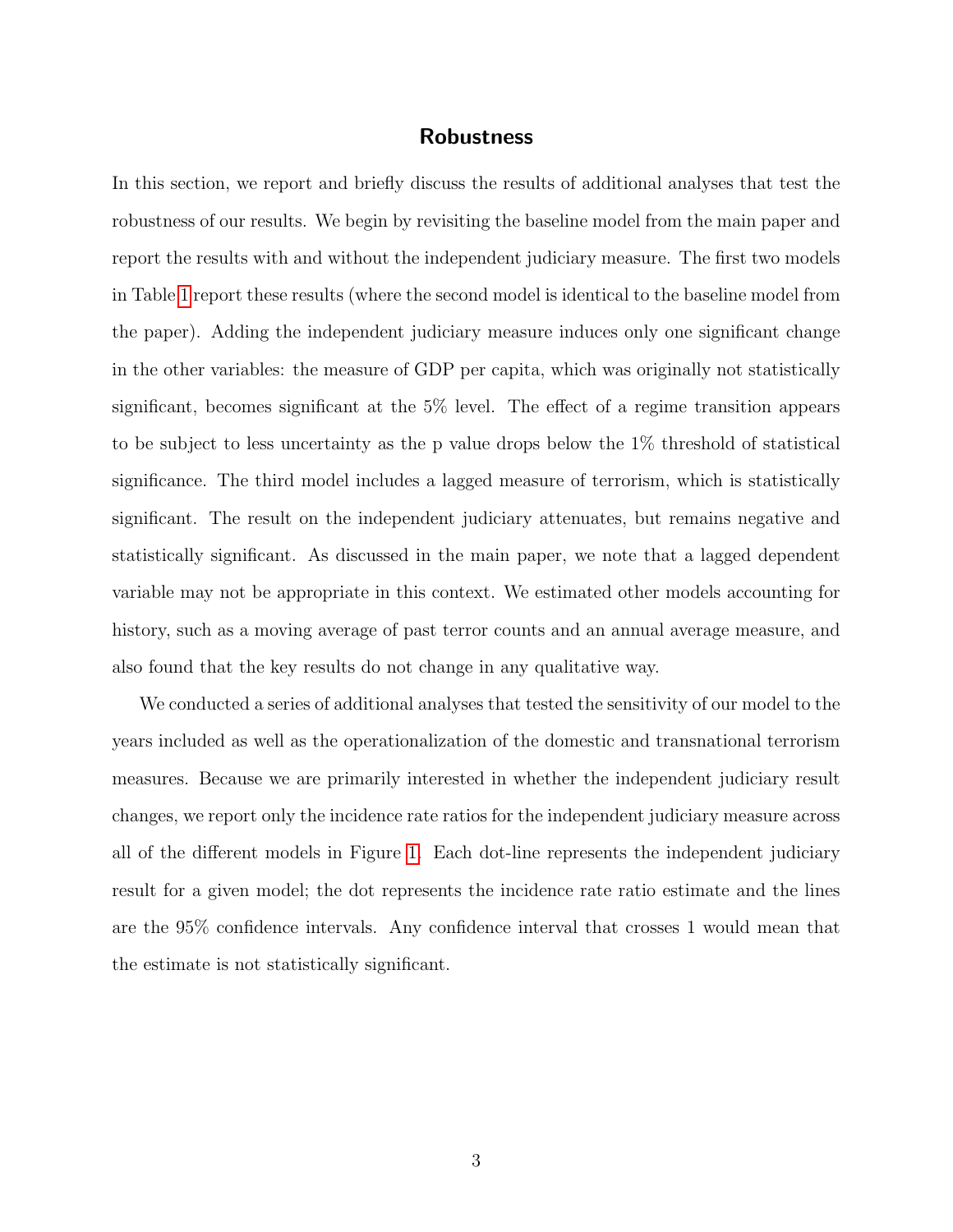| Domestic Terror                        |                          | Excluding Ind Judiciary |                 | With Ind Judiciary   |                                  | With Lagged DV                                                           |
|----------------------------------------|--------------------------|-------------------------|-----------------|----------------------|----------------------------------|--------------------------------------------------------------------------|
|                                        | $_{\rm{BR}}$             | Std. Er.                | IRR             | Std. Er.             | $_{\rm IRR}$                     | Std. Er                                                                  |
| Independent Judiciary                  |                          |                         | $0.365**$       | 0.099                | 1.668*                           | 0.115                                                                    |
| Regime                                 | $108***$                 | 0.018                   | $1.127***$      | 0.018                | $1.074***$                       | 0.013                                                                    |
| $\mathrm{Regime}^2$                    | $0.980**$                | 0.005                   | $0.981**$       | 0.005                | $0.990**$                        | 0.003                                                                    |
| Regime Transition                      | 55*<br>$\frac{1}{2}$     | 0.526                   | $2.011***$      | 0.539                | 1.753                            |                                                                          |
| Capabilities                           | $\sum_{i=1}^{n}$         | 0.001                   | 000.            | 0.001                |                                  |                                                                          |
| Population                             | $$50**$<br>$\frac{8}{1}$ | 0.233                   | $1.968***$      | 0.250                | $\frac{1.708}{1.708**}$<br>1.050 |                                                                          |
| GDP                                    | 1.046                    | 0.037                   | $1.086*$        | 0.045                |                                  |                                                                          |
| Spatial Lag                            | 00.1                     | 1.001                   | $1.006***$      | 0.001                | $1.003**$                        | $\begin{array}{c} 0.513 \\ 0.003 \\ 0.145 \\ 0.028 \\ 0.001 \end{array}$ |
| Lag of Terrorist Events                |                          |                         |                 |                      | $1.041***$                       | 1.007                                                                    |
|                                        | LRTEST                   | $X^2 = 228$             | LRTTEST         | $X^2 = 250$          | RTEST                            | $X^2 = 27$                                                               |
|                                        | $Obs = 3615$             | Countries=153           | $)$ bs $=$ 3562 | $J$ ountries $=$ 149 | $\rm{Obs}{=}\rm{3562}$           | Countries=149                                                            |
| $\frac{8}{3}$<br>Significance levels : | $***:1\%$                |                         |                 |                      |                                  |                                                                          |

<span id="page-4-0"></span>

| Table 1: Additional Analyses of the Effect of an Independent Judiciary on Domestic Terror Events using Negative Binomial | Regression Models, 1970–1997 The first model excludes independent judiciary and the second model adds it in to illustrate how the | results of the model change. The third column includes a lagged dependent variable (see comments in the main paper about our choice of | $\overline{ags.}$ |  |
|--------------------------------------------------------------------------------------------------------------------------|-----------------------------------------------------------------------------------------------------------------------------------|----------------------------------------------------------------------------------------------------------------------------------------|-------------------|--|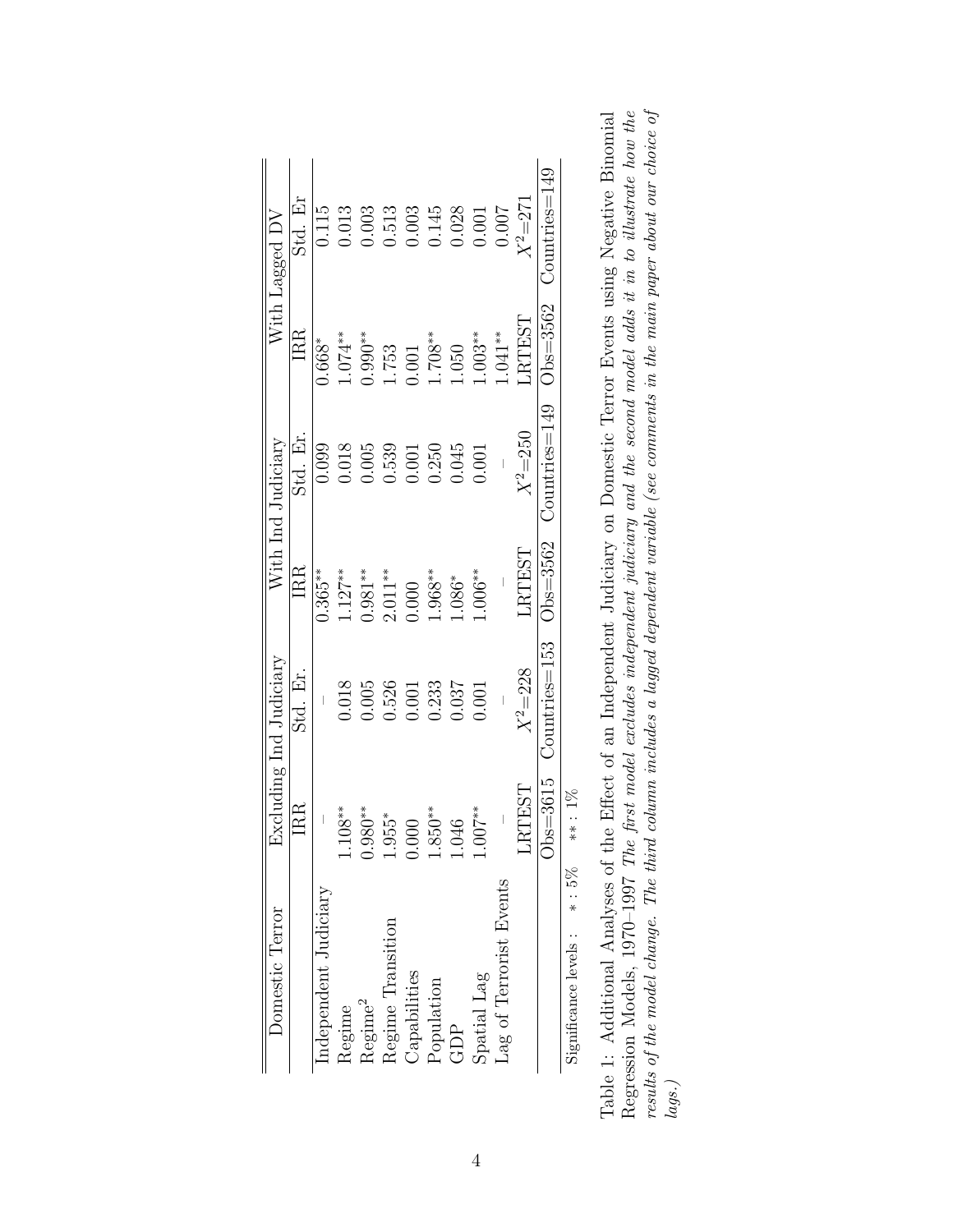

<span id="page-5-0"></span>Figure 1: Incidence Rate Ratio Plot for Independent Judiciary Using Additional Data and Different Measures Each point represents a different regression and the line extending in both directions from the point represents the confidence interval. In this case, none of the confidence intervals for the incidence rate ratios cross 1, which makes all of them statistically significant.

As the figure shows, none of these additional analyses changes the main result of the paper. In the first model, we added the GTD's marginal estimates for the year 1993 and find that the incidence rate ratio is almost identical to the baseline model ( $IRR = 0.373$  vs. 0.365 in the baseline). Models 2–4 in the figure display the results of adding the years 1998–2004 to the 1970–1997 reported in the baseline analysis. Because of data constraints, we could not obtain consistent data through the year 2004 for all of our variables. Thus, our strategy here was to drop a few control variables with the primary goal of increasing the number of observations on the independent judiciary measure. We were able to increase the number of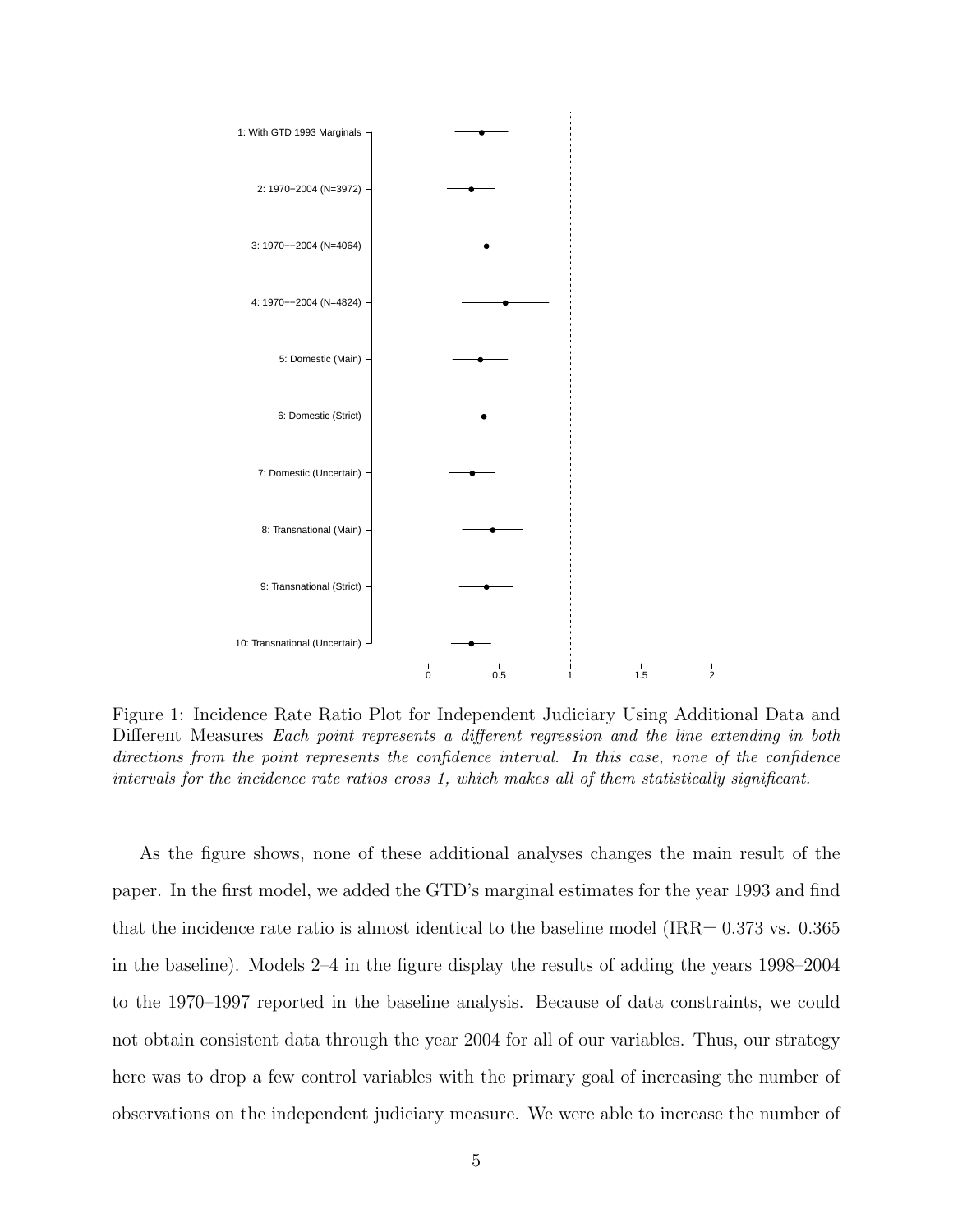observations from 3,562 in the baseline model to 4,824 (a substantial increase) in the fourth model in this figure and find that the results are largely consistent with the baseline model. They appear to attenuate slightly, but the confidence intervals do not cross 1 (what would be the equivalent of a zero effect).

Models 5–7 operationalize the domestic terrorism measure differently than the baseline. The GTD offers information that allows one to distinguish domestic from transnational terrorism, but this information does not always clearly point towards a domestic or transnational coding. Thus, in addition to the main measure reported in the text  $(\#5 \text{ here})$ , we coded a strict version of domestic terrorism and an uncertain measure, which is essentially a more lenient measure that could be capturing some transnational terrorism. Although the precise estimates change some, overall the result is very similar across the various models.

Finally, in models 8–10 we explore whether transnational terrorism appears to be fundamentally different from domestic terrorism. Using three different versions of a transnational terrorism variable, we find that the results are quite similar to those for domestic terrorism. If domestic and transnational terrorism follow different causal logics, we would expect the results similarly to be different. It is possible that, indeed, both processes are fundamentally similar. We question this conclusion, however, and instead suggest that transnational terrorism questions need to be modeled quite differently. Because transnational terrorism imply that more than one nationality is involved and that one nationality initiates action against a different target nationality, the process should be modeled using a directed-dyad unit of analysis. The country-year unit of analysis is appropriate for domestic terrorism data, but is likely less suitable for transnational terrorism. In other work [\(Young and Findley,](#page-15-0) [2009\)](#page-15-0), we constructed a directed-dyad data set of terrorism so that transnational terrorist behavior can be modeled more accurately. Unfortunately, collecting and organizing the data into directed dyads is laden with difficulties — most notably missing data on perpetrators or targets. Thus, we note the possibility that domestic and transnational processes could be quite similar or different and that future analyses need to address this more clearly.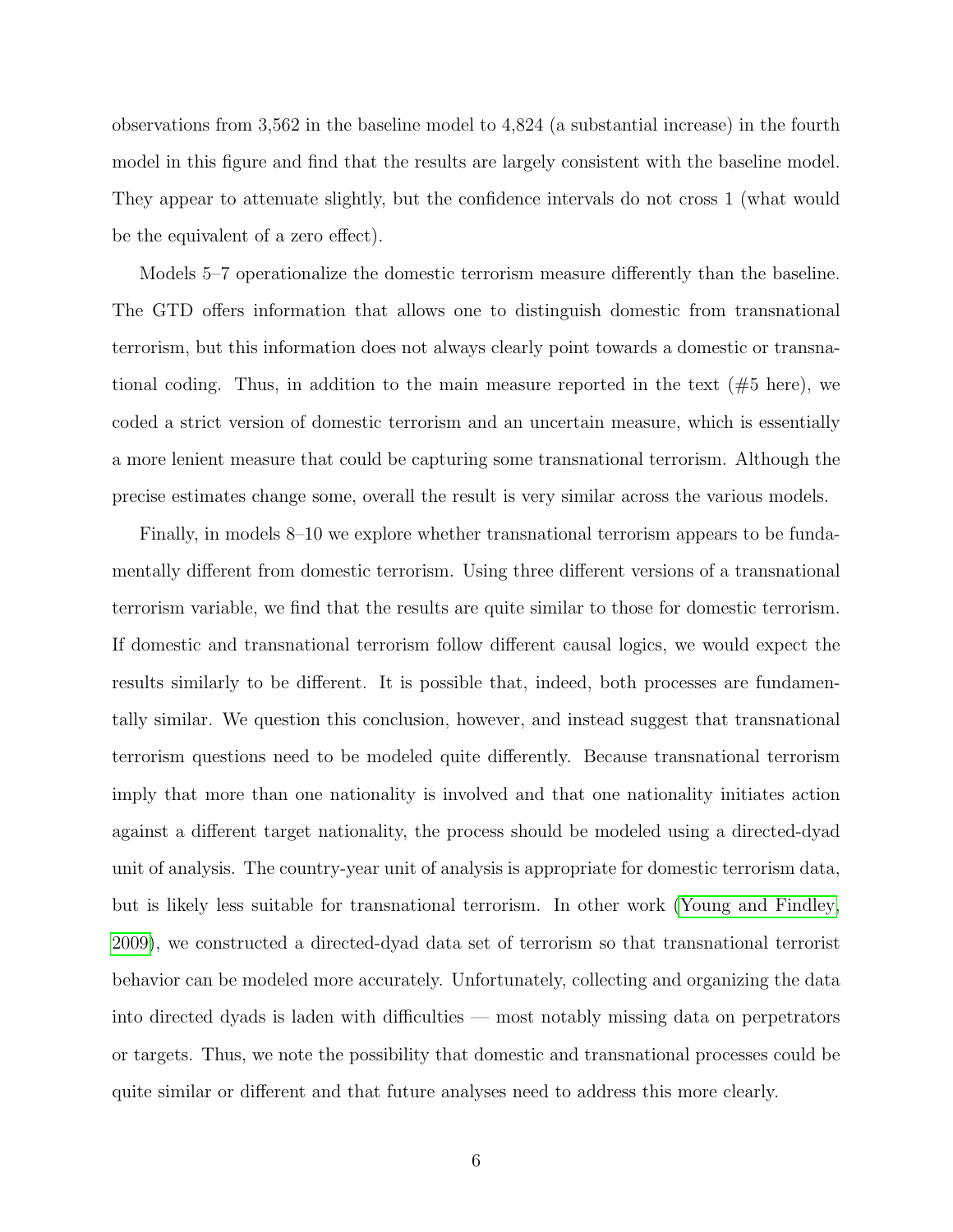Finally, we considered whether violence by the state increases or decreases terrorist violence and found that state violence is positively correlated with terrorism and this result is statistically significant (IRR = 2.487 and  $p= 0.004$ ). This finding is consistent with others who have found a positive relationship between state violence and terrorism [\(Walsh and](#page-14-4) [Piazza, 2010;](#page-14-4) [Mullins and Young, 2010\)](#page-14-5). In the model including state violence, the result for independent judiciaries is still negative and statistically significant (IRR  $= 0.589$  and  $p= 0.014$ ).

#### Zero-Inflated Negative Binomial

Because there are so many zero counts in the data, we also estimate a zero-inflated negative binomial model and include the results in Table  $2<sup>1</sup>$  $2<sup>1</sup>$  $2<sup>1</sup>$  Under the "Frequency (Count)" heading in the table, we report the negative binomial portion of the zero-inflated negative binomial model. For each of these results, we report the coefficients, standard errors, and incidence rate ratios. Under the "Probability (Inflate)" heading, we report the logit portion of the model. For both sets of covariates, we also report percent change in the predicted probabilities and odds. For the count equation, this value simply restates the IRR in percent terms.

Having an independent judiciary is again significant and reduces the expected number of terror events by 67.5%. Thus, both the substantive and statistical significance of these findings are not trivial and corroborate the findings from the negative binomial model. The result for independent judiciaries in the inflate portion is not significant, suggesting that the logic applies primarily to the frequency of terrorism.<sup>[2](#page-7-1)</sup>

The regime and regime squared variables both behave as expected and continue to be significant except for the regime squared variable in the inflate equation. We decided to examine this closer to understand this interaction better. Figure [2](#page-9-0) shows the marginal effect of the measure of democracy over the range of values for our measure of democracy, the Polity

<span id="page-7-1"></span><span id="page-7-0"></span><sup>&</sup>lt;sup>1</sup>It is also argued elsewhere that a zero-inflated model is necessary because of two types of zeroes

<sup>&</sup>lt;sup>2</sup>Recall that the sign on each coefficient in the inflate equation indicates the likelihood of always having no terror. Thus, a negative sign indicates that a state is likely to experience terror.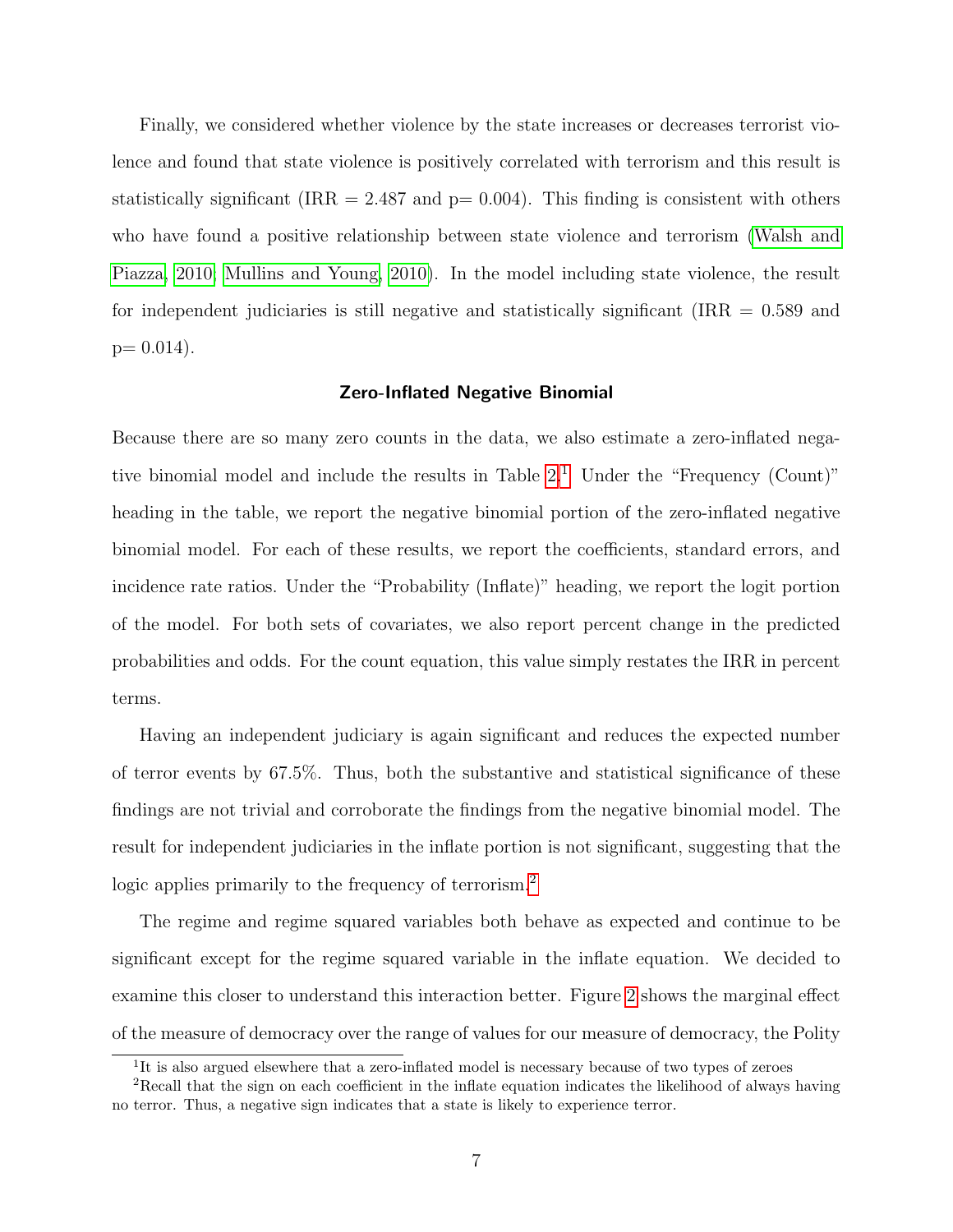| Covariate                                                        | <b>Base Model</b>  |        |                   | Interpretation            |  |  |
|------------------------------------------------------------------|--------------------|--------|-------------------|---------------------------|--|--|
| Frequency (Count)                                                | Coef.              | S.E.   | $\rm IRR$         | $\%$ $\Delta$ in E(Count) |  |  |
| Independent Judiciary                                            | $-1.068**$         | 0.285  | $0.344**$         | $-65.6$                   |  |  |
| Regime                                                           | $0.101**$          | 0.016  | $1.106***$        | 10.6                      |  |  |
| Regime <sup>2</sup>                                              | $-0.014**$         | 0.004  | $0.986**$         | $-1.4$                    |  |  |
| Regime Transition                                                | $0.438^{\dagger}$  | 0.252  | $1.549^{\dagger}$ | 54.9                      |  |  |
| Capabilities                                                     | $-1.617$           | 5.028  | 0.198             | $-80.2$                   |  |  |
| Population                                                       | $0.555***$         | 0.133  | $1.743**$         | 74.3                      |  |  |
| <b>GDP</b>                                                       | 0.009              | 0.034  | 1.009             | 0.9                       |  |  |
| Spatial Lag                                                      | $0.004**$          | 0.001  | $1.004**$         | 0.4                       |  |  |
| Probability (Inflate)                                            | Coef.              | S.E.   | <b>OR</b>         | $\%$ $\Delta$ in Odds     |  |  |
| Independent Judiciary                                            | $-0.296$           | 0.843  | 0.744             | $-25.7$                   |  |  |
| Regime                                                           | $-0.100**$         | 0.023  | $0.905**$         | $-9.5$                    |  |  |
| Regime <sup>2</sup>                                              | 0.007              | 0.006  | 1.007             | 0.7                       |  |  |
| Regime Transition                                                | $-0.423$           | 1.017  | 0.655             | $-34.5$                   |  |  |
| Capabilities                                                     | 29.979*            | 12.875 | $0.000*$          | 0.0                       |  |  |
| Population                                                       | $-0.571**$         | 0.122  | $0.565**$         | $-43.5$                   |  |  |
| GDP                                                              | $-0.264^{\dagger}$ | 0.139  | $0.768^{\dagger}$ | $-23.2$                   |  |  |
| Spatial Lag                                                      | $-0.179*$          | 0.068  | $0.836**$         | $-16.4$                   |  |  |
| Observations: $N = 3562$ , Nonzero Obs = 1522, Zero Obs = 2040   |                    |        |                   |                           |  |  |
| Countries=149, IRR are incidence rate ratios, OR are odds ratios |                    |        |                   |                           |  |  |
|                                                                  |                    |        |                   |                           |  |  |

<span id="page-8-0"></span>Significance levels :  $\dagger$  : 10%  $*$  : 5%  $*$  : 1%

Table 2: Estimation of the Effect of an Independent Judiciary on Domestic Terror Events using a Zero-Inflated Negative Binomial Regression Model, 1970–1997 The bottom of the table provides estimates for the "inflate" portion of the zero-inflated model or the portion that models membership in the "always zero" group. The top of the table presents estimates of the expected influence that each variable has on the frequency of terror events, conditional upon there being at least one attack.

democracy-autocracy scale.[3](#page-8-1) Highly authoritarian states have the smallest marginal effect on expected terror counts. This impact increases until polity reaches roughly 7 than begins to decrease as regimes become highly democratic.<sup>[4](#page-8-2)</sup> The impact that a highly democratic regime has on expected terror counts is roughly the same as a low democratic regime or one with a polity score of around 3 or 4. An important caveat is that low authoritarian states

<span id="page-8-1"></span><sup>3</sup>Similar to an interaction plot, the marginal effect of the key independent variable (Polity) should only be interpreted as conditional on the value of the modifying variable (Polity). See [Brambor, Clark and Golder](#page-13-5) [\(2006\)](#page-13-5) for a discussion of interpreting interaction terms.

<span id="page-8-2"></span><sup>&</sup>lt;sup>4</sup>Calculating the minimum point of the curve can be done by estimating  $\frac{-b}{2a}$ . In our case this means estimating  $\frac{-(-0.100)}{2(0.007)}$ , which equals 7.143. This is a little confusing as the minimum is actually the maximum when we flip the axes of the graph. Recall, that the signs are switched in the first stage of a ZINB because they represent the impact that the measure has on the likelihood of being in the always zero group. In a traditional logit/probit, the sign indicates the directional impact on the likelihood of experiencing the outcome of interest.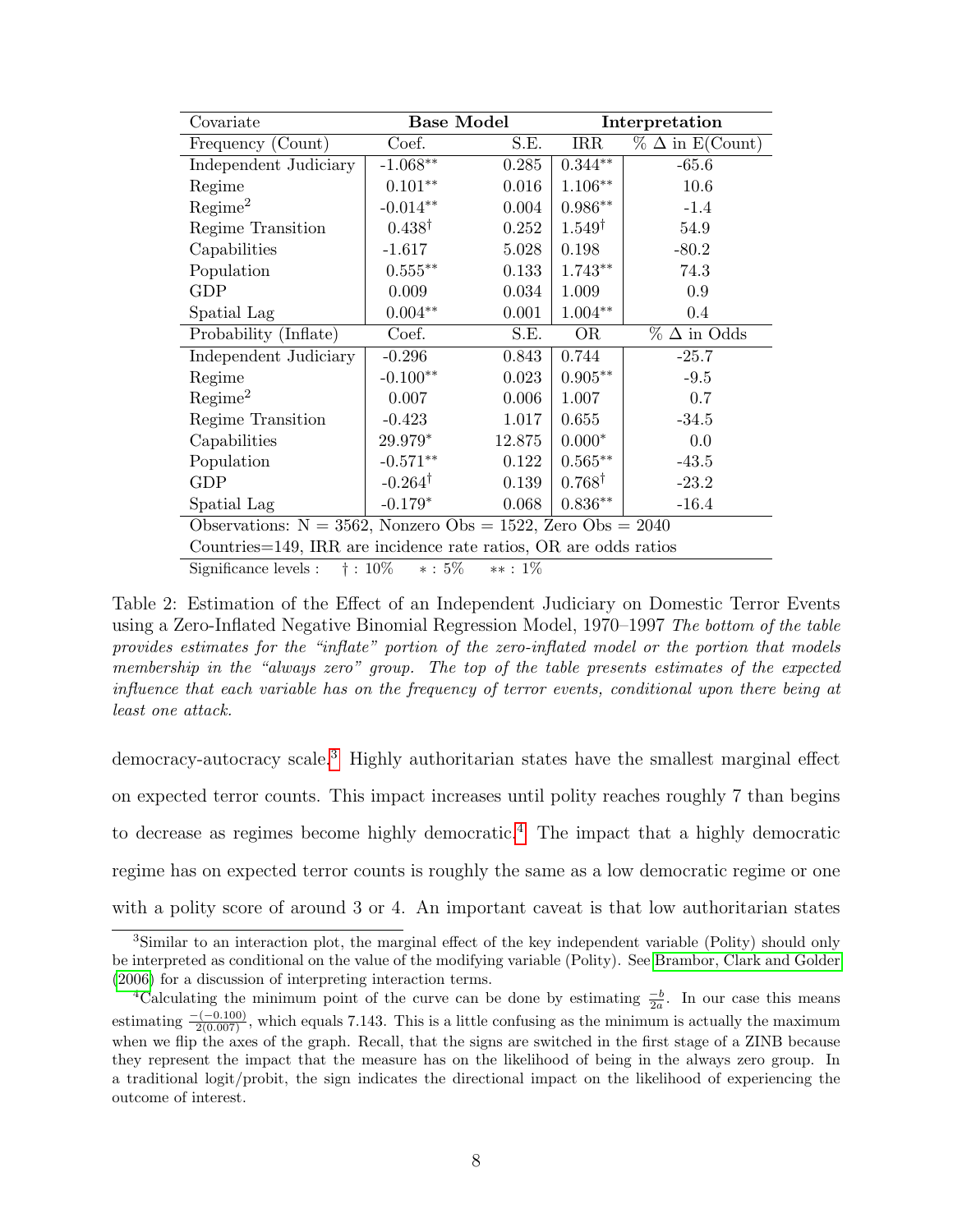generate less terror than high democracies suggesting that other types of political violence may be more useful in authoritarian regimes in which the state may be acquired by other means such as coups or civil war. With respect to [Pape](#page-14-6) [\(2003\)](#page-14-6), these findings suggest that democracies are targeted when they are less able to respond, rather than when they are highly responsive. [Pape](#page-14-6)  $(2003)$ , however, seems correct that most democracies are more likely to generate terror events than most autocracies.



<span id="page-9-0"></span>Figure 2: Regime Predicted Probability Interaction Plot

The presence of a regime transition increases expected counts by 53.4%, although this variable is only significant at the 0.1 level in the count equation. Finally, larger populations appear to be correlated with more terror and the likelihood of terror also appears to increase if neighboring states have experienced terror in the previous year. An extra terror attack in a neighboring state increases the expected count of terror attacks in the home state by 0.4%. The inflate portion of the model also supports this. Capabilities and GDP on the other hand have mixed results: the count portion of the model shows no effect, but the inflate portion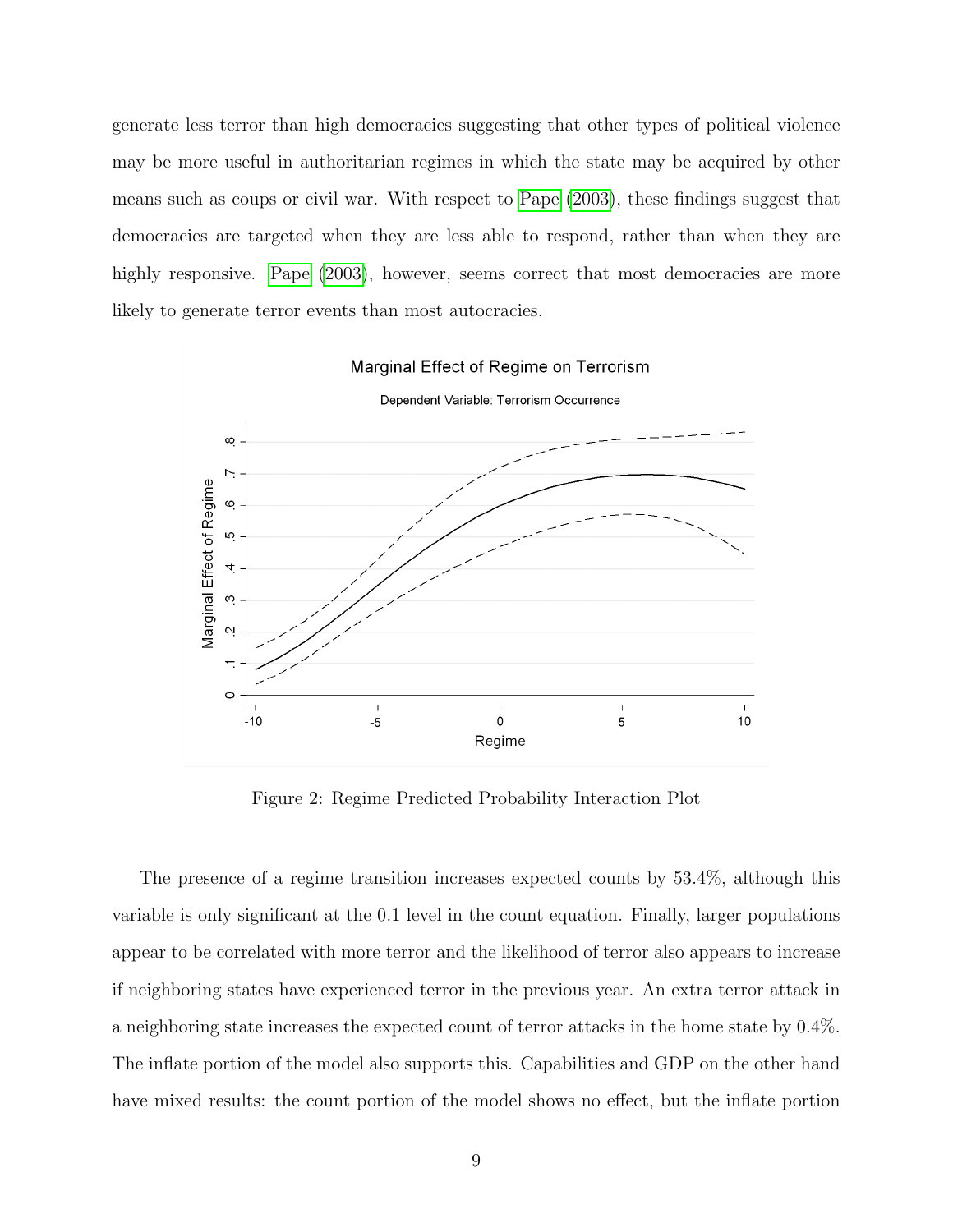shows effects for both. In the inflate portion, capabilities make the incidence of terrorism less likely and higher GDP makes terrorism more likely, the latter result being consistent with the negative binomial models. To ensure that our results are not dependent on any one model specification we now use matching methods to evaluate the effect of independent judiciaries.

#### Matching

While the results for the measure of credible commitments, independent judiciary, is robust across different model specifications, as [Ho et al.](#page-13-6) [\(2007\)](#page-13-6) note, our estimates depend on modeling assumptions and different assumptions "can yield different causal inferences" (2). To reduce the dependence that our inferences have on the assumptions of the negative binomial and zero-inflated negative binomial regression models, we pre-process the data using propensity score matching techniques. This preprocessing allows us to move towards a more experimental-like condition in which our key independent variable, or *treatment* variable, is more independent of background covariates.<sup>[5](#page-10-0)</sup> Because observational studies like ours lack control over the assignment of observations to treatment conditions (in this case having an independent judiciary), there can be profound differences on observed covariates between the *treatment* group — states that have an independent judiciary — and the *control* group — states that lack an independent judiciary.

For example, states that have independent judiciaries may also tend to be highly democratic or have higher than average levels of capabilities. To pre-process our data, we assign propensity scores to all of the observations in our data that represent the likelihood that an observation has received the treatment. In this case, that means each observation is assigned a probability that it has an independent judiciary based on a logit or probit model with the other covariates included to predict this probability. Observations that have similar propensity scores but vary on whether they received treatment are then matched and placed in the data set. Unmatched control and treatment observations are discarded. This allows for the

<span id="page-10-0"></span><sup>5</sup>See [Rosenbaum and Rubin](#page-14-7) [\(1983\)](#page-14-7) and [D'Agostino](#page-13-7) [\(1998\)](#page-13-7) for thorough discussions of these methods.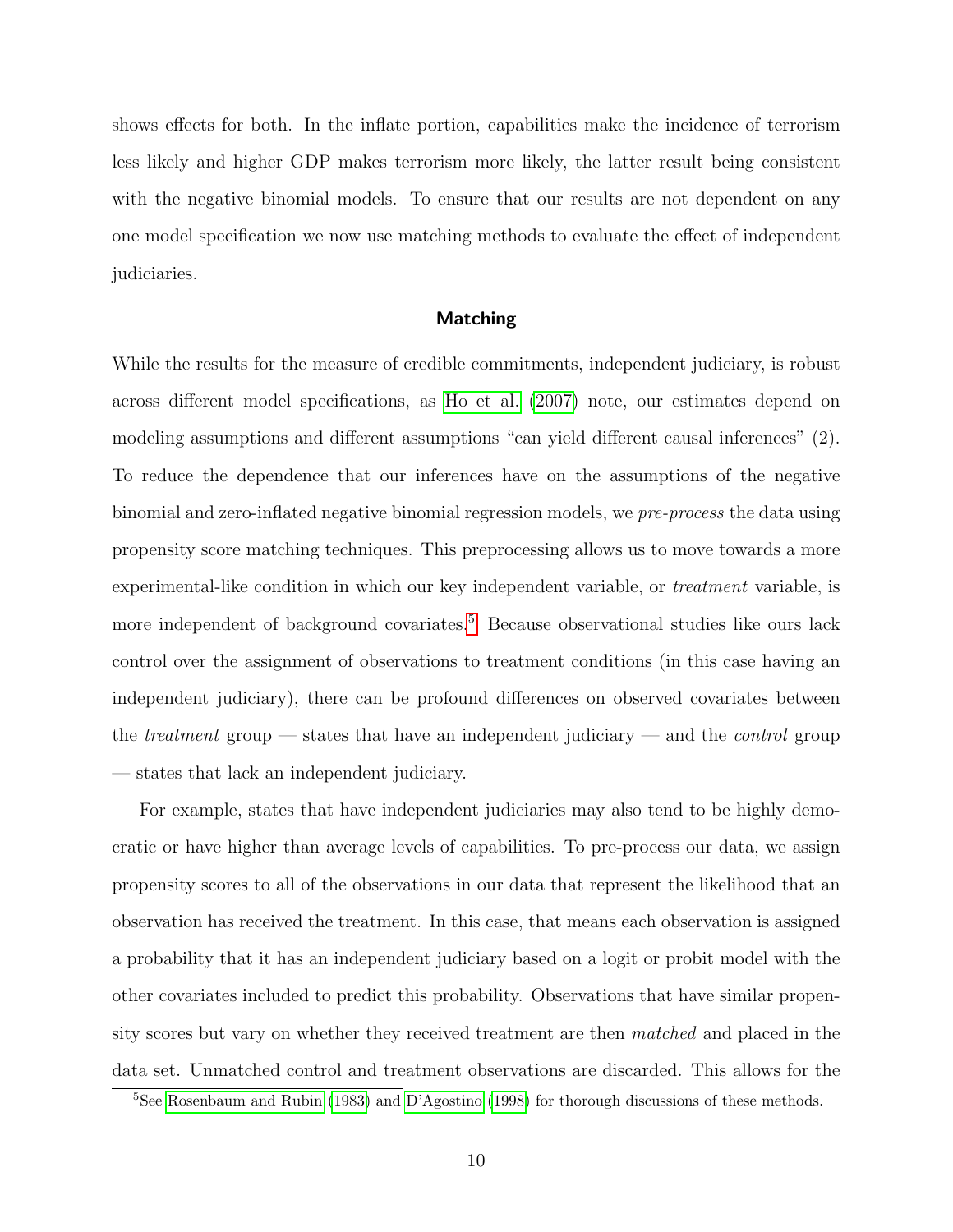| <b>Observations</b>                | Neg. Binom.    |  |                                                         | <b>ZINB</b>      |       |         |
|------------------------------------|----------------|--|---------------------------------------------------------|------------------|-------|---------|
|                                    | Coef.          |  | S.E. E(Count) % $\Delta$ Coef. S.E. E(Count) % $\Delta$ |                  |       |         |
| Matching on: Ind. Judiciary        |                |  |                                                         |                  |       |         |
| Base Model $(N=3385)$              | $-1.118$ 0.336 |  | $-67\%$                                                 | $-1.192$ $0.341$ |       | $-70\%$ |
| Base Model, Time-Series $(N=3024)$ | $-1.808$ 0.534 |  | $-84\%$                                                 | $-1.080$         | 0.319 | $-66\%$ |

<span id="page-11-3"></span>Table 3: Additional Estimates Based on Matched Data: All estimates are statistically significant at the 1% level. The first row for the independent judiciary variable reports matching based on the covariates from the base model. The second row uses a time-series cross-sectional matching estimator that first matches within year, then combines each year.

mean and variances of control variables to be similar between treatment and control groups. By balancing the distributions of the covariates in the model, we can better establish the causal effect of our credible commitment variable.

Because the goal of matching is to reduce the bias between the distributions of the treatment and control groups (i.e., establishing better balance), we chose matching approaches that minimized the bias, or maximized the balance, between groups.[6](#page-11-0) To predict propensity scores and preprocess the data, we used the "psmatch2" software for Stata and employed kernel matching. See [D'Agostino](#page-13-7) [\(1998\)](#page-13-7) and [Leuven and Sianesi](#page-13-8) [\(2003\)](#page-13-8) for a comparison of various matching methods.[7](#page-11-1) We pre-processed the data using the covariates from the baseline model. The results are robust to including more covariates for matching.<sup>[8](#page-11-2)</sup>

The results for the key variables are reported in Table [3.](#page-11-3) First, we employed different estimators–the negative binomial as well as the zero-inflated negative binomial to ensure that the results hold across different estimators. Next, we used a matching estimator that takes into account the time-series cross-sectional data structure. Since one of the assumptions of propensity score matching is that the units are independent, we matched within each year, then combined each yearly data set into one master file for estimation. This approach allows

<span id="page-11-0"></span> $6$ The bias between the mean values for variables between treatment and control groups was over  $33\%$  in the unmatched sample. After matching, average bias is reduced to 7.6% when matching on judiciary. The variance is also reduced across all matched samples as compared to the unmatched sample.

<span id="page-11-1"></span><sup>&</sup>lt;sup>7</sup>We also used radial, one to one, and nearest neighbor techniques, but the kernel matching had the largest effect on reducing absolute bias between the matched and unmatched sample.

<span id="page-11-2"></span><sup>8</sup>All replication materials are available on the authors' websites. We trimmed 177 observations, 131 untreated and 46 treated observations decreasing our sample from 3,562 to 3,385.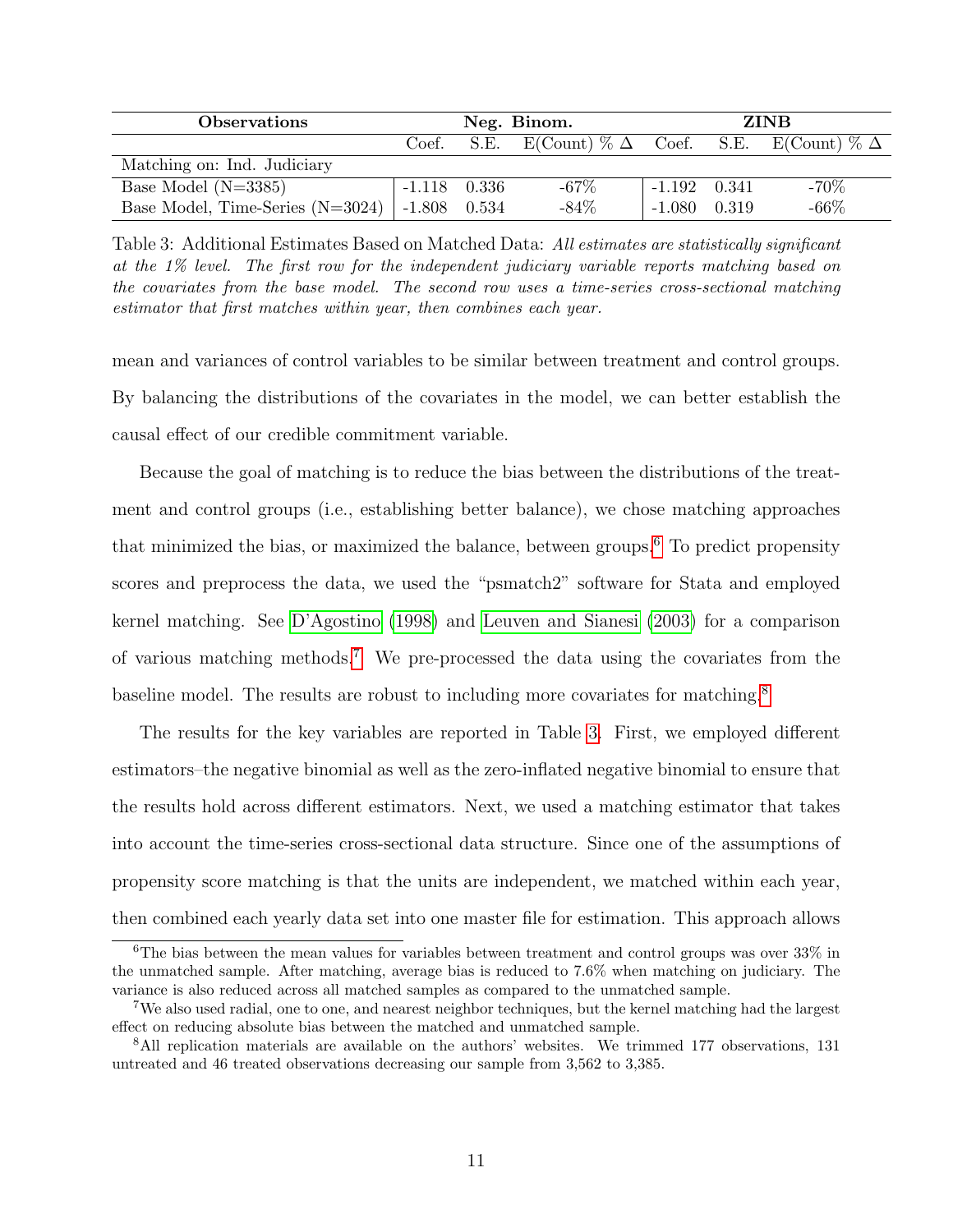us to avoid matching a unit, such as Argentina in 1[9](#page-12-0)76, with Argentina in 1977.<sup>9</sup>

We find that our models utilizing the pre-processed data show an even stronger effect for the judiciary indicators. Having an independent judiciary reduces the expected count of terror by between 66% and 84%. Taken together with the additional tests, the credible commitment results appear to provide robust support for our hypotheses.

<span id="page-12-0"></span><sup>9</sup>See [Young](#page-14-8) [\(2008\)](#page-14-8) for a detailed discussion of this approach to matching. [Simmons and Hopkins](#page-14-9) [\(2005\)](#page-14-9) offer a different approach to the problem of time-series matching. They use 6 year periods as their unit of observation, then match treated and untreated groups within these periods. This approach is reasonable for a single treatment such as signing a treaty, but it can not work in the context of a repeated treatment like an independent judiciary, a state that is an oil exporter, or having an autocratic regime.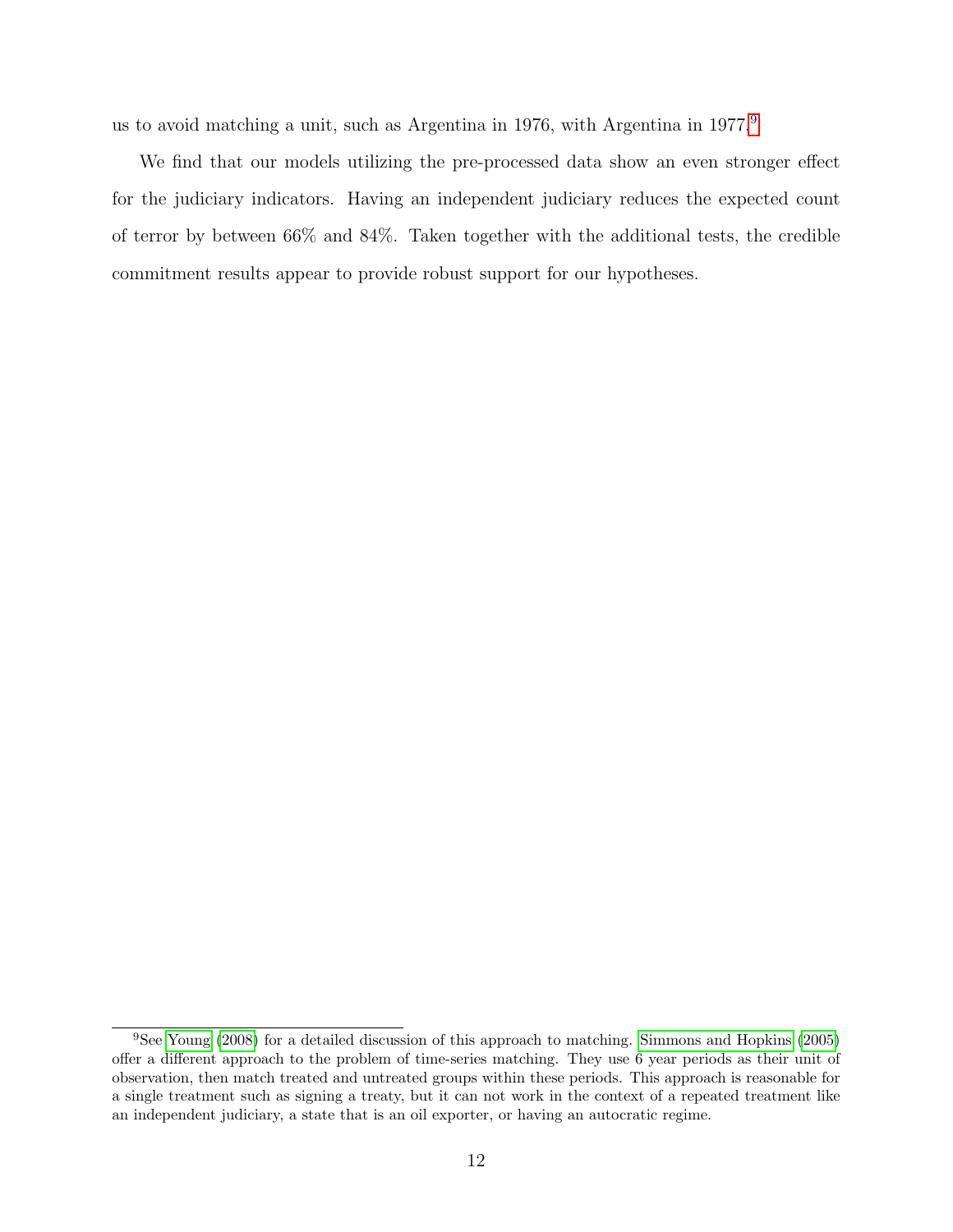## **References**

- <span id="page-13-5"></span>Brambor, Thomas, William Clark and Matt Golder. 2006. "Understanding Interaction Models: Improving Empirical Analyses." Political Analysis 14(1):63–82.
- <span id="page-13-1"></span>Cheibub, Jose and Jennifer Gandhi. 2004. "A Six-fold Measure of Democracies and Dictatorships." Paper presented at the Annual Meeting of the American Political Science Association.
- <span id="page-13-7"></span>D'Agostino, Ralph B. 1998. "Propensity Score Methods for Bias Reduction in the Comparison of a Treatment to a Non-Randomized Control Group." Statistics in Medicine 17:2265–2281.
- <span id="page-13-2"></span>Fearon, James and David Laitin. 2003. "Ethnicity, Insurgency, and Civil War." American Political Science Review 97:75–90.
- <span id="page-13-3"></span>Gleditsch, Kristian and Michael Ward. 2000. "War and Peace in Time and Space: The Role of Democratization." International Studies Quarterly 44(1):1–29.
- <span id="page-13-0"></span>Henisz, Witold. 2002. "The Institutional Environment for Infrastructure Investment." Industrial and Corporate Change 11(2):355–389.
- <span id="page-13-6"></span>Ho, Daniel, Kosuke Imai, Gary King and Elizaeth Stuart. 2007. "Matching as Nonparametric Preprocessing for Reducing Model Dependence in Parametric Causal Inference." Political Analysis 15:199–236.
- <span id="page-13-8"></span>Leuven, E. and B. Sianesi. 2003. "PSMATCH2: Stata Module to Perform Full Mahalanobis and Propensity Score Matching, Common Support Graphing, and Covariate Imbalance Testing." Statistical Software Components S 432001.
- <span id="page-13-4"></span>Li, Quan. 2005. "Does Democracy Promote or Reduce Transnational Terrorist Incidences." Journal of Conflict Resolution 49:278–297.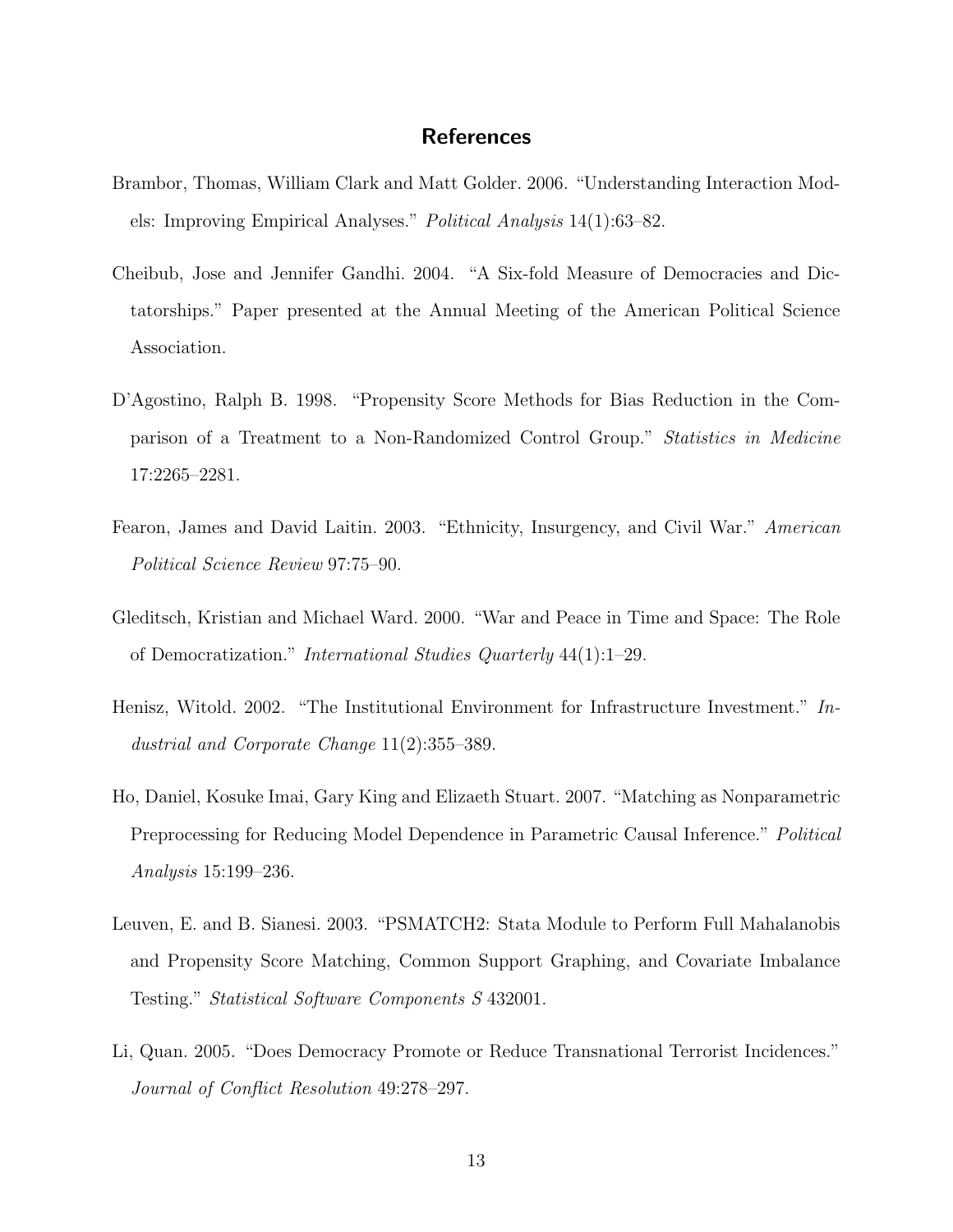- <span id="page-14-0"></span>Marshall, Monty G. and Keith Jaggers. 2001. "Polity IV project: Political Regime Characteristics and Transitions, 1800-2004." Retrieved from [http://www.bsos.umd.edu/polity.](http://www.bsos.umd.edu/polity)
- <span id="page-14-3"></span>Melton, James, Stephen Meserve and Daniel Pemstein. N.d. "Democratic Compromise: A Latent Variable Analysis of Ten Measures of Regime Type." Unpublished Manuscript. University of Illinois, Urbana-Champaign.
- <span id="page-14-5"></span>Mullins, Christopher W. and Joseph K. Young. 2010. "Cultures of Violence and Acts of Terror: Applying a Legitimation-Habituation Model to Terrorism." Crime and Delinquency forthcoming.
- <span id="page-14-6"></span>Pape, Robert. 2003. "The Strategic Logic of Suicide Terrorism." American Political Science Review 97:343–361.
- <span id="page-14-7"></span>Rosenbaum, Paul R. and Donald B. Rubin. 1983. "The Central Role of the Propensity Score in Observational Studies for Causal Effects." Biometrica 24:295–313.
- <span id="page-14-9"></span>Simmons, Beth A. and D.J. Hopkins. 2005. "The constraining power of international treaties: Theory and methods." American Political Science Review 99(04):623–631.
- <span id="page-14-1"></span>Singer, J. David and John Stuckey. 1972. Capability Distribution, Uncertainty, and Major Power War, 1820–1965. In *Peace, War, and Numbers*, ed. Bruce Russett. Beverly Hills: Sage pp. 19–48. Version 3.02.
- <span id="page-14-2"></span>Tate, Neal and Linda Keith. 2007. "Conceptualizing and Operationalizing Judicial Independence Globally." Paper prepared for the annual meeting of the American Political Science Association, Chicago.
- <span id="page-14-4"></span>Walsh, James and James Piazza. 2010. "Why Respecting Physical Integrity Rights Reduces Terrorism." Comparative Political Studies . Forthcoming.
- <span id="page-14-8"></span>Young, Joseph K. 2008. "Repression, Dissent, and the Onset of Civil War: Unpublished Dissertation.".